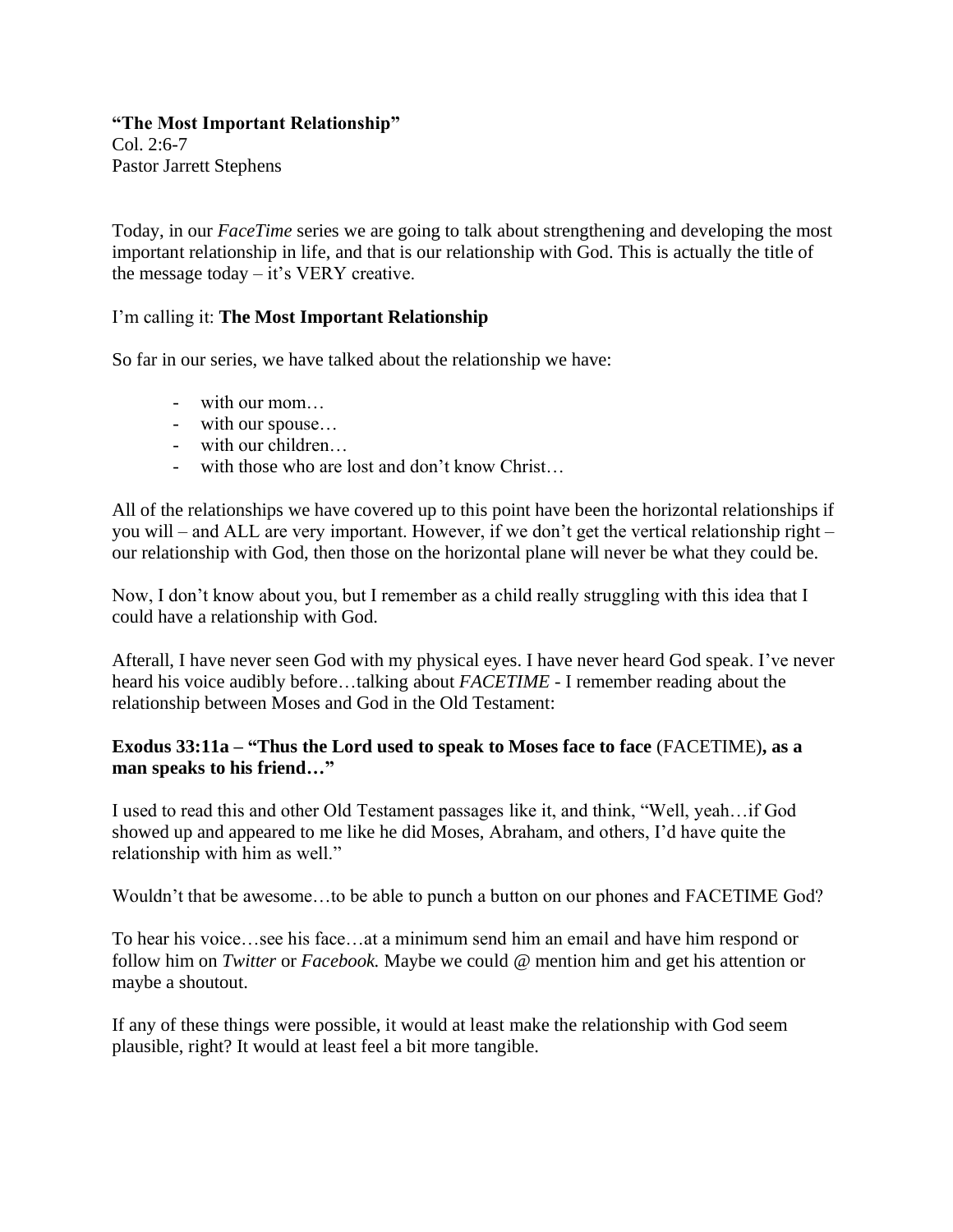But God doesn't operate this way, does he? God is Spirit, and so how are we as physical humans to have a relationship with an eternal God, who is Spirit?

THIS is the question on the table today and we're going to not only talk about HOW we can have this relationship with God, for those of us presently in a relationship with God, we're going to talk about how we can GROW, DEEPEN and STRENGTHEN that relationship.

The text I'm using as a diving board today is found in the New Testament book of Colossians. The Bible reads in:

## **Col. 2:6-7 – "Therefore, as you received Christ Jesus the Lord, so walk in him,<sup>7</sup> rooted and built up in him and established in the faith, just as you were taught, abounding in thanksgiving."**

Now, to give you some context and help fill in the blank on who the apostle/missionary Paul is writing to and what this is all about – Colossae was a small city that if you remember from our Acts series had a church planted there on the third missionary journey most likely by Paul's ministry partner, Epaphras.

You can read the earlier parts of Colossians and it really helps us see what Paul is communicating and getting at here.

There was some false teaching that was going on in this city that was attempting to take away from the divinity of Christ – they were attempting to lessen the essence of who he was as God in the flesh.

Now, this is important. Paul writes to combat this and listen to his words in:

**Col. 1:15-20 – "He is the image** (exact representation or manifestation) **of the invisible God** (the eternal God becomes flesh  $c/f$  John 1:14 – "the word became flesh and dwelt among us – Jesus is God!) **the firstborn of all creation.** (not physical birth…the firstborn child, specifically in Jewish culture had the privilege…the right to the inheritance…Jesus has position, rank, eternal authority)**<sup>16</sup> For by him all things were created, in heaven and on earth, visible and invisible, whether thrones or dominions or rulers or authorities—all things were created through him and for him.<sup>17</sup> And he is before all things, and in him all things hold together.** (Jesus is the creator and sustainer of all things – he is God!)**<sup>18</sup> And he is the head of the body, the church. He is the beginning, the firstborn from the dead, that in everything he might be preeminent.** <sup>19</sup> For in him (KEY – Paul takes pleasure in writing this! "In Christ" God was pleased…) **all the fullness of God was pleased to dwell, <sup>20</sup> and through him to reconcile to himself all things, whether on earth or in heaven, making peace by the blood of his cross."**

So, let me translate this as simply as I know how. If we want a relationship with God, who is Spirit, it comes by knowing his Son, Jesus who is God the Spirit, in the flesh.

But how do we do this? How do we initiate this relationship?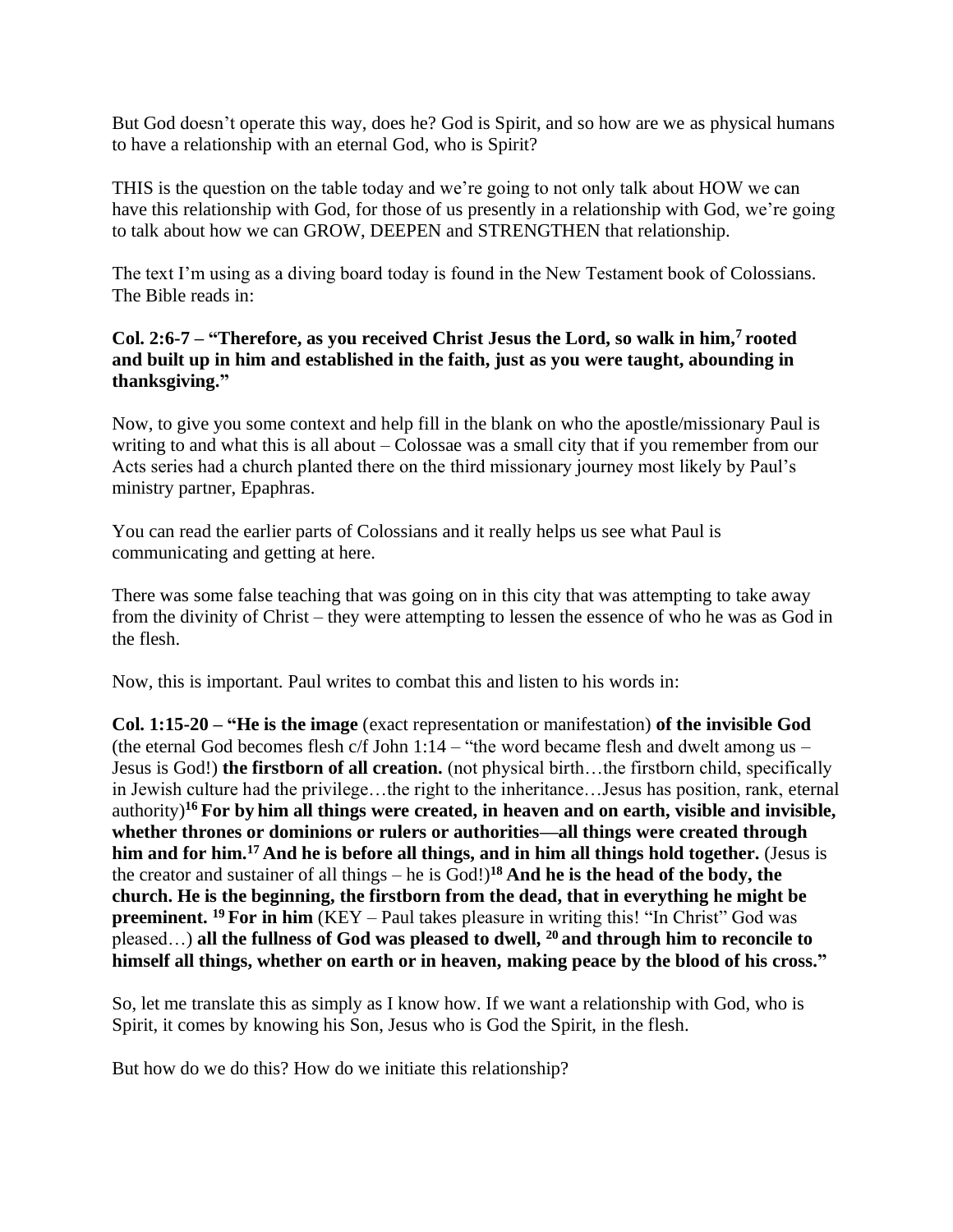Well, the good news is you don't have to initiate the relationship. God initiates the relationship with you. This is why he sent Jesus in the first place – so that he could have a relationship with you and by his Spirit, he draws you to himself.

### The scripture says in **John 6:44a – "No one can come to me unless the Father who sent me draws him…"**

We believe in a prevenient grace, which means that before we ever decide to seek God, God is first seeking after us. And he desires to have a relationship with us.

Again, this is WHY Jesus came in the first place – God leaves heaven to come to earth but before there can ever be a relationship, there has to be a reconciliation.

**Illus. Three Circles –** We showed it to you like this last week – (Draw it out!)

See, sin separates. And we have an imputed unrighteousness that left alone, makes it impossible for us to have a relationship with God. Jesus comes and dies. He (v. 20) "makes peace (ends the hostility and separation and brokenness) by the blood of the cross.

If we were to keep reading **Col. 1:21-22 – "And you, who once were alienated and hostile in mind, doing evil deeds, <sup>22</sup> he has now reconciled in his body of flesh by his death, in order to present you holy and blameless and above reproach before him…"**

This is how one enters a relationship with God through his son, Jesus. The disciple, John put it like this in **John 1:12 – "But to all who did receive him, who believed in his name, he gave the right to become children of God."**

So, to all of you here today and watching online, God desires to have a relationship with you. He wants to change you from within, and as a result change the entire trajectory of your life.

Now, I want to transition the message at this point and talk about how you can grow in your relationship with Jesus. Because once you receive Jesus into your life, you are "born again", you are like an infant.

I imagine that the mass majority of you who are here today have done exactly what I've talked about – you have repented and believed in the gospel.

As a result of confessing Jesus, you have entered into a personal relationship with him and you are now following him by faith and once that decision has been made, it's time to grow!

**1 Peter 2:2 – "Like newborn infants, long for the pure spiritual milk, that by it you may grow up into salvation…"**

**Phil. 2:12b-13 – "…work out your own salvation with fear and trembling, <sup>13</sup> for it is God who works in you, both to will and to work for his good pleasure."**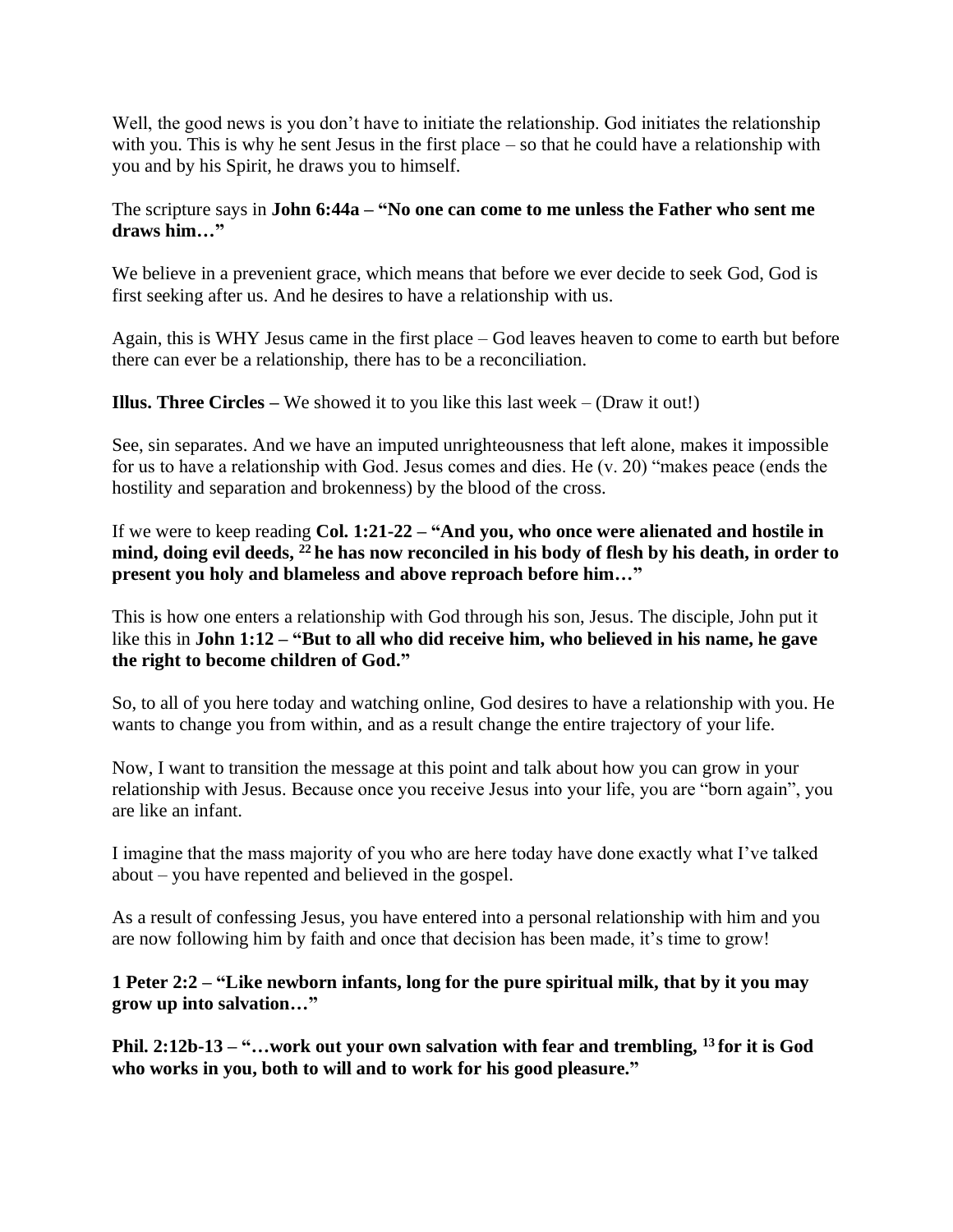So, we don't just receive Jesus to get the "fire insurance" if you will and avoid hell. No, we receive him by faith and we are to begin growing up "in him".

Remember our launching point for the sermon today:

**Col. 2:6-7 – "Therefore, as you received Christ Jesus the Lord, so walk in him,** (How did one receive Christ? We receive him in a spirit of humility and faith! We didn't do anything for our salvation. God worked in our heart, even giving us the very faith to believe and trust in him. We simply believed by faith and put our trust in him – PERIOD. Notice: walk "in him" (v.  $7 -$ "in him") **<sup>7</sup> rooted and built up in him and established in the faith, just as you were taught, abounding in thanksgiving."**

Now, I want to give you what I believe is THE secret to spiritual growth…to advancing in our relationship with the Lord. I tried to think when God taught me this, and I couldn't pinpoint when – I do know I wish I would have been taught this as a high school student.

# **Illus. Position and Practice WHITEBOARD**

The secret to growing in our walk with Christ is by putting our mind on our identity…who we are "in Christ" – and we do this in the same way we trusted in Christ – with a spirit and posture of humility and faith.

We do this and we will be rooted and built up "in him" and everything we DO will take care of itself.

Now, as we enter into this final part of the sermon, I want to remind you that these things we "do" to grow in our relationship with the Lord are not bad things…they are necessities – however, they are a means to an end, NOT an end in and of themselves.

And so, to bring this message to a close in concentrating on our identity "in Christ", we can't do this apart from time in his word BECAUSE:

- this is where we learn our identity…
- this is where we unpack our position…
- this is where we really understand and begin to wrap our mind and heart around WHO we are.

We get ALL of this from the word of God and so it's imperative that we give ourselves to it. If we want to grow in our relationship with God, it will primarily (and I use this term purposefully) – it will PRIMARILY happen by/if we give ourselves to two major practices.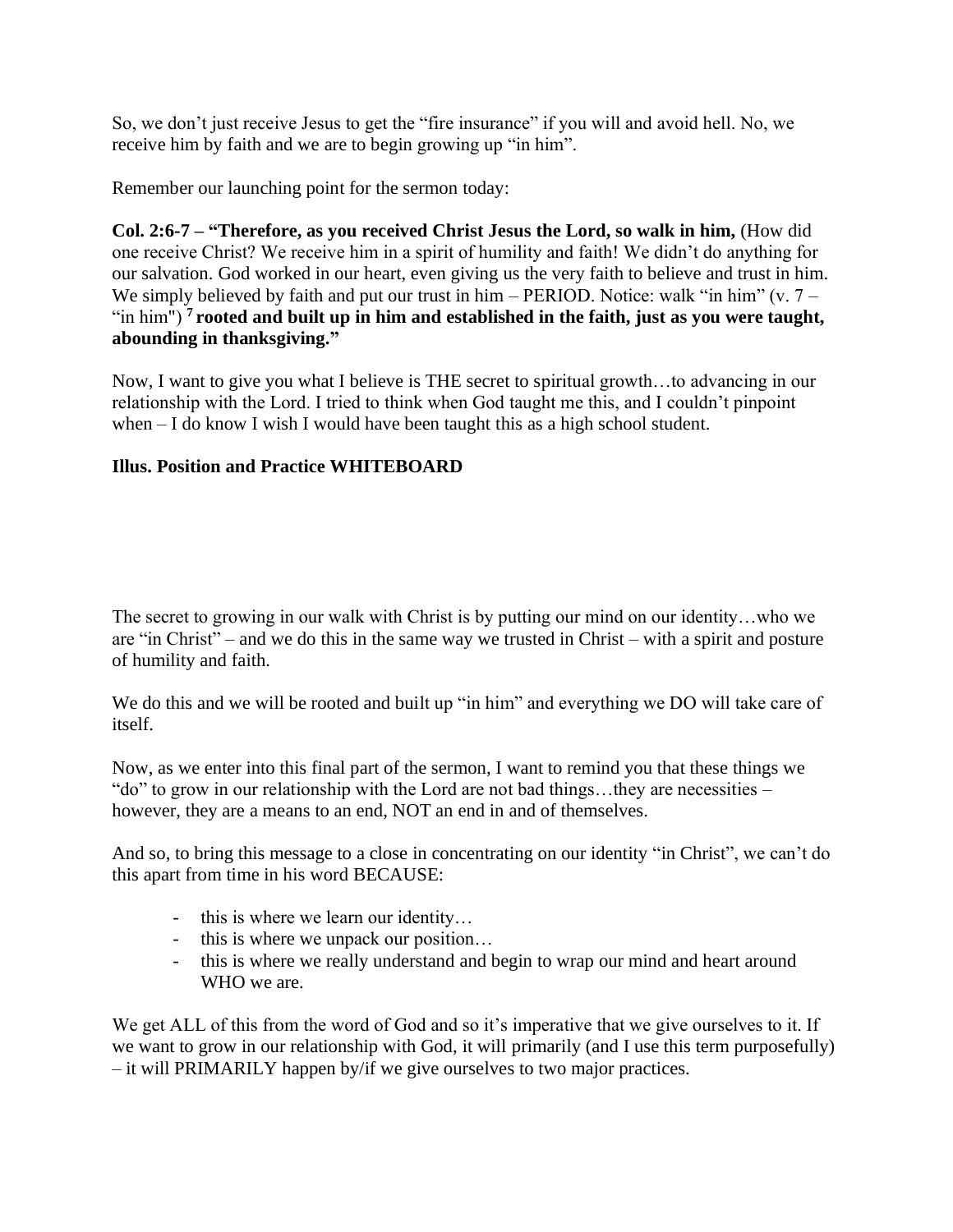# **1. Give ourselves to God's Word**

Let's get real practical on HOW to do this. And the best way I know to do it is to just show you from my personal time alone with the Lord how I do it.

To be clear, this is not a one size fits all as it relates to our devotional lives…its different strokes for different folks and you will need to trial and error this thing to best fit you and your personality.

I've just found through the years in teaching this that it's helpful folks to have an example and that's what I want to show you here…these are just some helpful principles for you as we get going as it relates to your time alone with the Lord.

**a. Set a time and place –** this makes it a priority. We will do what is important to us!

I want my girls to know where to find dad in the morning…he is meeting with Jesus! I've told our staff, our summer interns, I'll tell our residents when we get them together – you have to guard your time alone! Make it a priority and I'd encourage you to make it in the morning!

**b. Slow down –** this is all about pace – you could study God's word 24 hours/day 7 days a week and still not uncover the truths of God's Word. It's NOT how much you take in, it's WHAT you "get in".

Do your best to remove distractions – this is why getting up early and something as simple as not having your phone with you is important!

# **Illus. My time - "Hour of Power" (Proverb, 2-3 Psalms, O.T., N.T)**

This is where journaling comes into play…we need to write things down! I believe when we have the Word of God before you, and we are filled with the Spirit of God within us, nothing is coincidence. This is where God speaks – his Word!

Pointers: Ask questions (what does this say about God THEN what does this say about me/to me), make what you read prayer requests, look for certain highlights in scripture…let me give them to you (Talk through):

**Day #1 – Promises to Claim Day #2 – Sins to Avoid Day #3 – Commands to Obey Day #4 – Examples to Follow Day #5 – Blessings to Enjoy Day #6 – Teachings to Learn Day #7 – Review**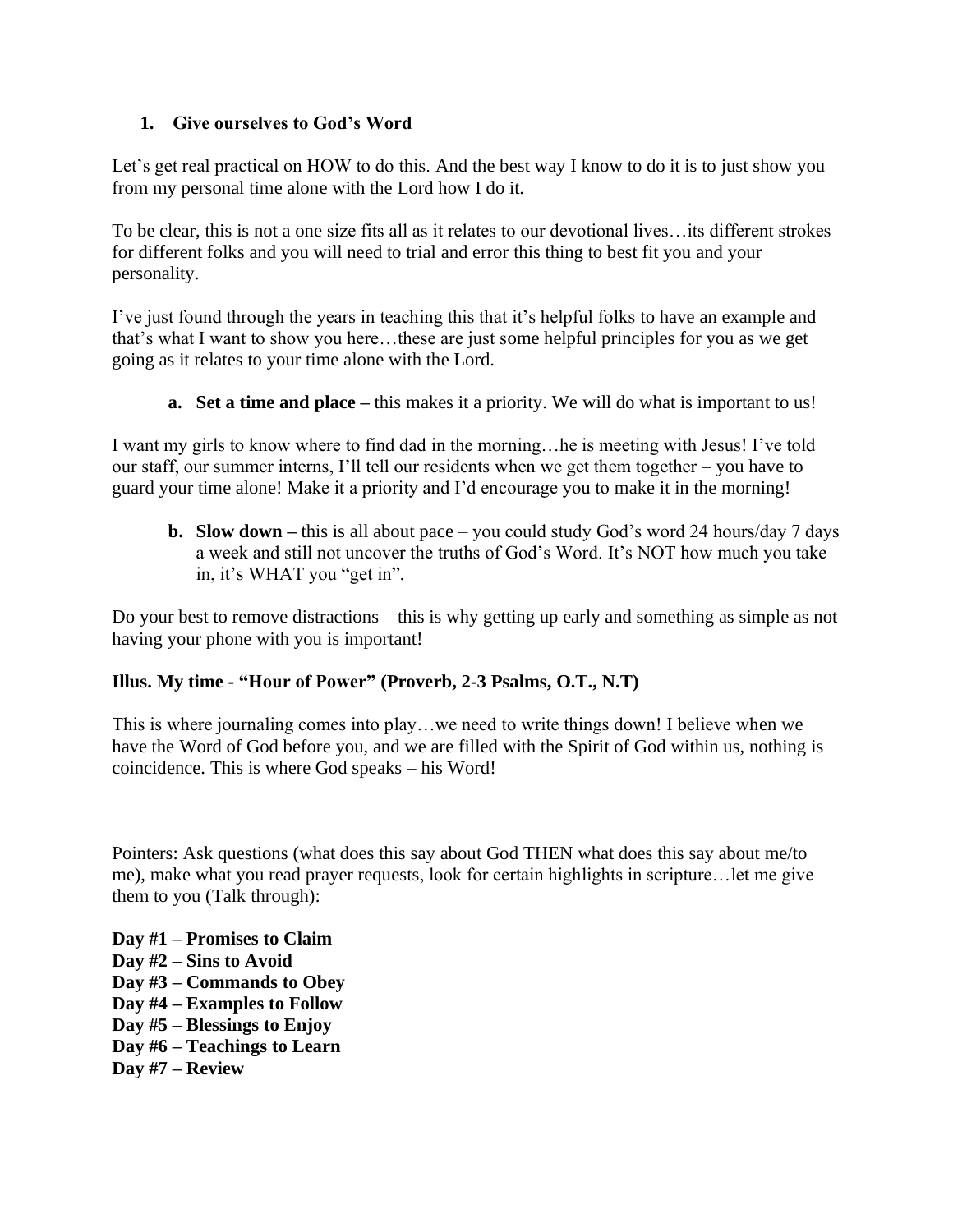**c. Surrendered spirit –** this is where the action is. There is a critical link between growth as a believer and obedience.

All obedience starts with a surrendered spirit. It's praying just like Jesus in the Garden of Eden, "Not my will but yours be done."

Listen to me…most of us are educated beyond our level of obedience. To be honest, some of us don't need more Bible Study. Some of us need to begin simply putting into practice the Bible we know!

**Illus. Anemic Christians or Bulimic Christians** (I don't say this to make light of any physical disorder – I use these terms though because spiritually it describes some of us…and it's a disorder spiritually!

We either don't eat at all spiritually during the week, thinking that one meal on Sundays is going to be enough to do the trick OR, we eat, and eat, and eat, and eat but never put into practice what we are learning – and we become severely overweight as Christians or just throw it up when we leave because we never do anything about it!

The anecdote to this is SURRENDER! "God, whatever you tell me to do, I'm going to do. Wherever you tell me to go, I'm going to go!"

Why on earth would God continue to show us truth from his Word, if we are not obedient to what he has already shown us or led us to in the first place?

A surrendered spirit says, "God, what you show me today, I'm going to put into practice…I'm going to act on it." And this leads me to this last portion of what it means to give ourselves to God's Word, and that is to:

# **d. Start now**

There is no better time to start, then right now. There is no better time for action, than right now. Start where you are and watch what God does!

**Rick Warren** writes in *Purpose-Driven Life –* **"Spiritual growth is not automatic. It takes an intentional commitment. You must want to grow, decide to grow, make an effort to grow, and persist in growing. Discipleship – the process of becoming like Christ – always begins with a decision."**

If we want to grow in our relationship with God, it begins with a decision…a decision to give ourselves to God's word. The second practice we must implement or decision we must make is to:

# **2. Give ourselves to God's Church**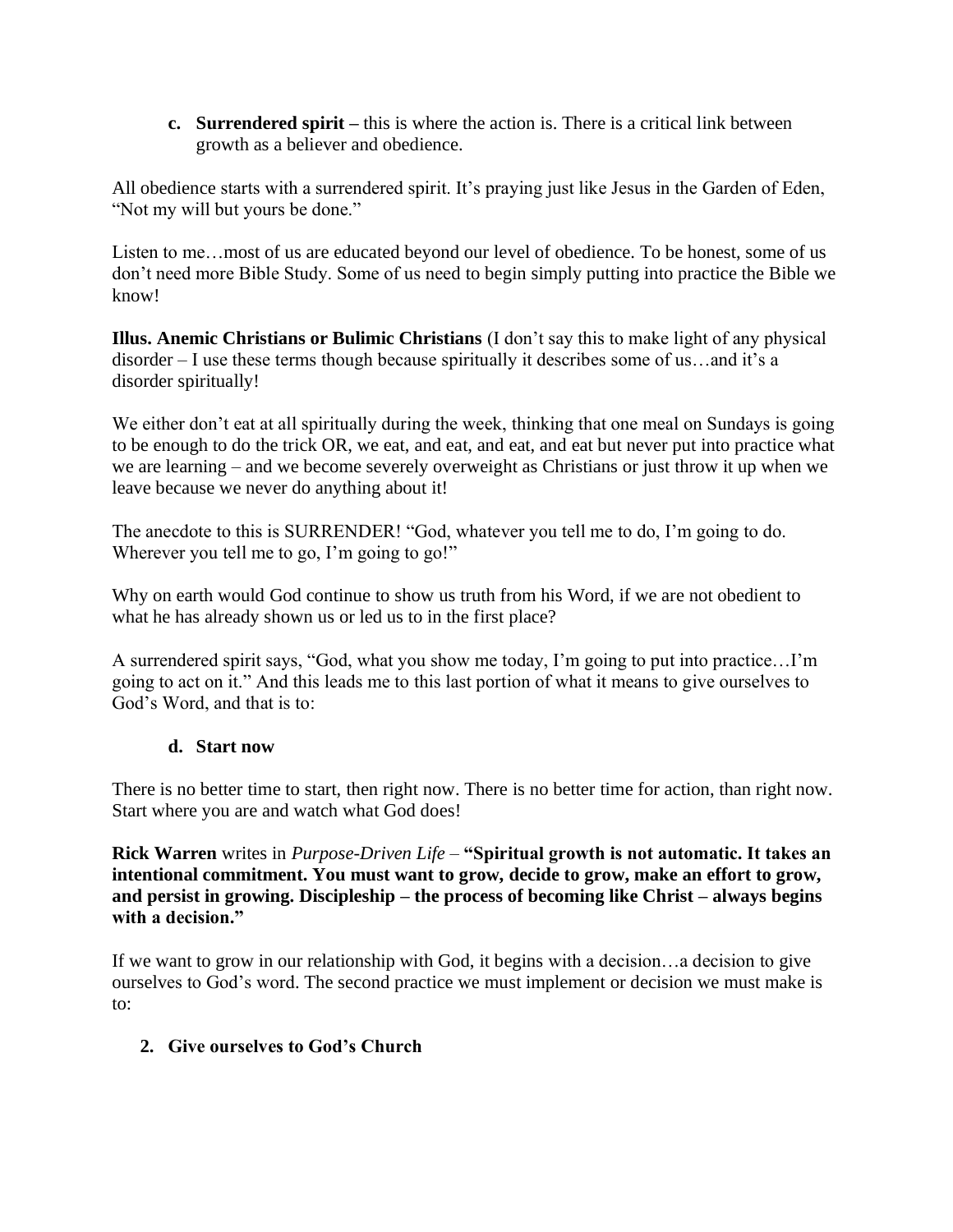**Illus. Family Camp panel –** Unicorns! Super-stars! ALL said, church and serving within their church.

**Hebrews 10:24-25 – "And let us consider how to stir up one another to love and good works, not neglecting to meet together, as is the habit of some, but encouraging one another, and all the more as you see the Day drawing near."**

Listen, everyone needs to be a part of a Bible believing, Jesus exalting, Great Commission church.

- We need biblical community…
- We need a place where we can exercise our spiritual gifts…
- We need a place where we can grow in our love for God and be nurtured in our faith…
- We need a place where people know us and accept us for who we are and if the Church isn't the place, I don't know where it is…
- We need a place where people celebrate life's victories and walk through life's defeats together – where the truth can be spoken in love…

ALL this happens in the context of the local church. This is the locker-room before the big game each week! Can you imagine a team taking the field to battle against another team without meeting in the locker-room first to go over the game-plan one more time, and lock arms a final time to get on the same page before going out to battle?

It's the church – being together in church that we realize we're not the only ones struggling…we're not the only ones in the battle!

We see...and it's reinforced here that life isn't about us and we are reminded of our higher calling and purpose...that there is something bigger in life than what we see physically – we're reminded this world is NOT our home!

You will NOT grow in your relationship with the Lord apart from a thriving dynamic relationship with his Bride.

**Cyprian**, the early church father…leader in the church of North Africa said: **"No one can have God for his Father, who does not have the Church for his mother."**

He was obviously speaking of the universal church as the bride of Christ, but I believe this is true at the local level…you need the church and you will grow best in your relationship with the Lord, giving yourself to the church.

**Illus. Three homes –** spiritual, physical, church